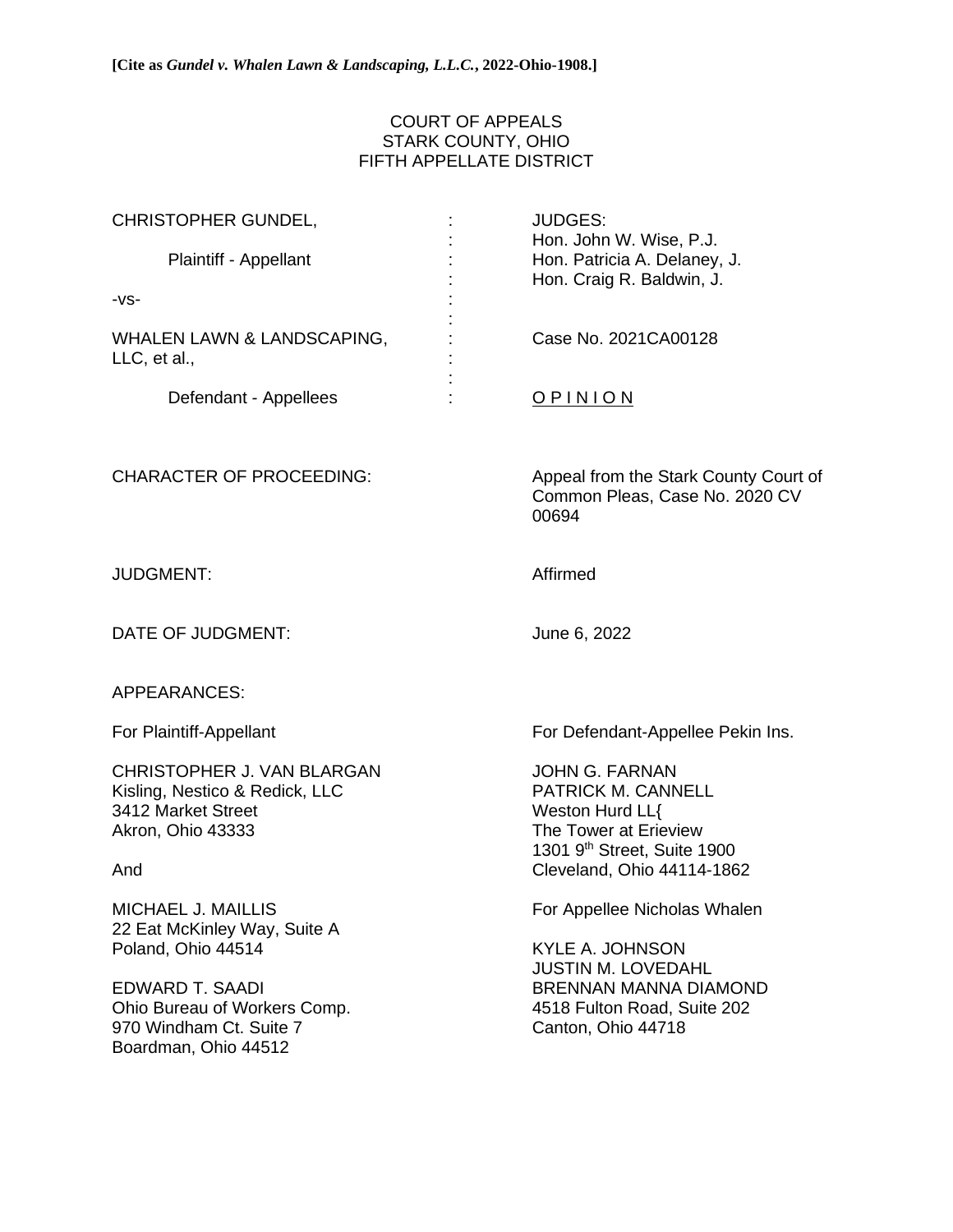*Baldwin, J.*

**{¶1}** Christopher Gundel, appellant, appeals the decision of the Stark County Court of Common Pleas granting summary judgment in favor of appellees Pekin Insurance Company, Nicholas Whalen and Grange Insurance Company.

## **STATEMENT OF FACTS AND THE CASE**

**{¶2}** Nicholas Whalen (Whalen) created a limited liability company, Whalen Lawn and Landscaping (WLL) and is the sole member of that company. As the name implies, his company offers lawn and landscaping services to the public. The number of people employed by WLL varies according to the demand for services. The employees provide lawn and landscaping services and all administrative and business related duties were completed by Whalen. Whalen mowed lawns when necessary and performed minor maintenance on the company equipment, including the mowers. When Whalen encountered a mechanical problem beyond his ability, he retained outside services to complete the repair.

**{¶3}** Christopher Gundel was an employee of WLL operating a riding lawnmower on May 11, 2019 at an assigned job site. The mower became stuck in mud and Gundel dismounted to free the mower when his foot slipped and went under the mower. He suffered severe lacerations of his leg and a subsequent below the knee amputation. He applied for benefits through the Bureau of Workers' Compensation (BWC) and his application was approved. Gundel continues to receive payments from the BWC.

**{¶4}** Gundel elected to pursue litigation against those people and entities he held responsible for his injury. He filed his first complaint on April 16, 2020 and amended his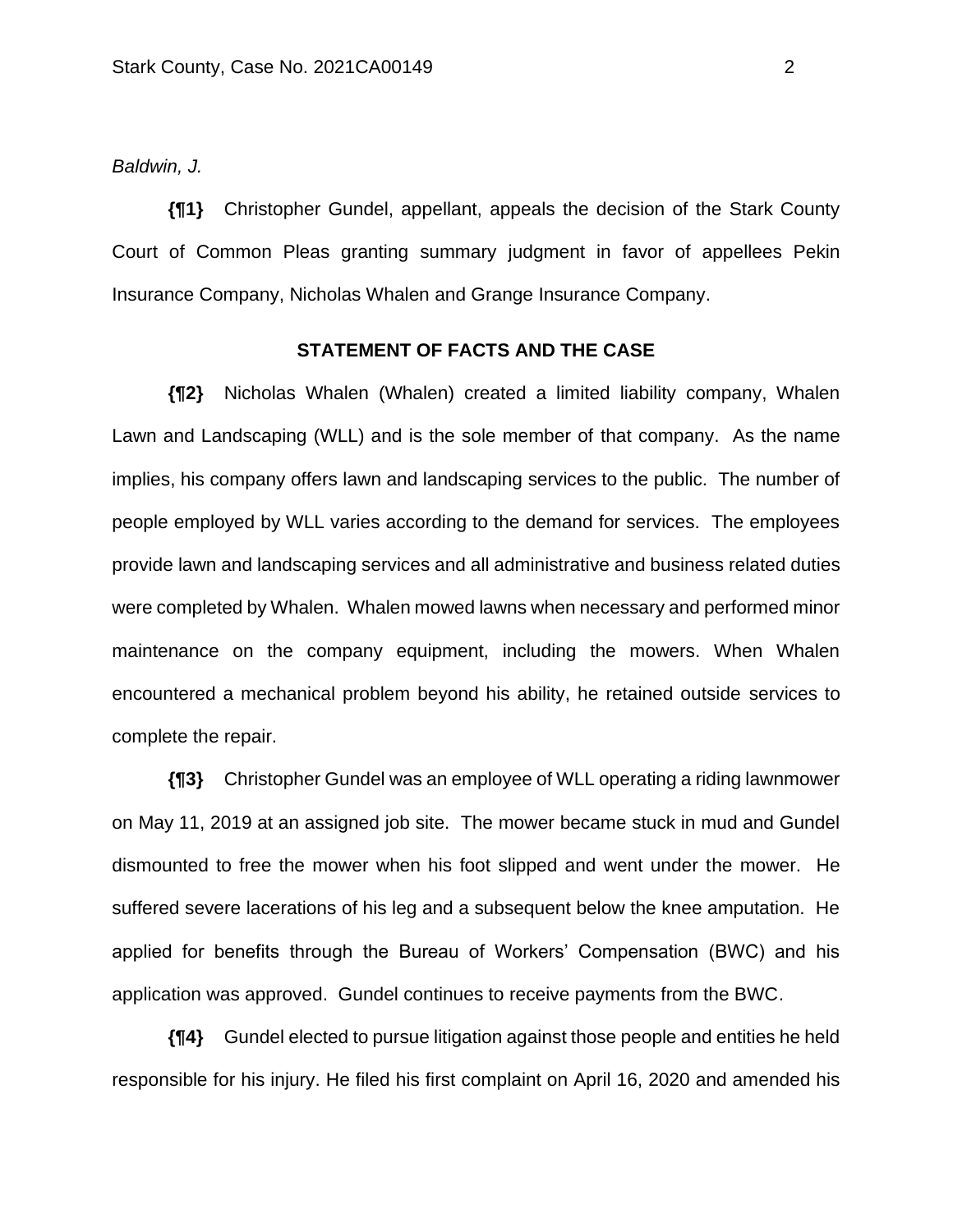complaint several times, concluding with the Fifth Amended Complaint filed March 2, 2021. Subsequently, Gundel dismissed all defendants except for Whalen, John Doe and the BWC.

**{¶5}** Within his complaint, Gundel alleged that "Whalen was not an employee of WLL, and could not legally qualify as an employee as the sole member of a limited liability company." (Fifth Amended Complaint, ¶ 3). He claimed that the safety switch that was designed to cut power to the lawnmower blade if the operator left the seat was not working and that this "non-operation was a direct and proximate cause of this injury." (Fifth Amended Complaint, ¶ 16). He concluded that "[t]he kill switch was not operational because it was either defective and/or or intentionally disabled, thereby establishing the intentional removal of a safety guard and thus, the causes of action asserted in this Complaint are plead in the alternative." (Fifth Amended Complaint, ¶ 17). Gundel alleged that Whalen either negligently failed to properly maintain the kill switch or intentionally disabled the kill switch.

**{¶6}** While the Gundel Complaint was pending, Pekin Insurance and Grange Insurance filed separate declaratory judgment actions asserting that they did not owe Whalen or WLL a defense or indemnification. Pekin provided coverage for WLL and Grange provided coverage to Whalen individually. The trial court consolidated the declaratory judgment actions with the underlying tort action.

**{¶7}** Pekin moved for summary judgment on its declaratory judgment action contending that it had no obligation to defend or indemnify Whalen. Pekin presented several arguments in support of its position, the most relevant of which in the context of this appeal is the claim that Whalen is immune from liability for this injury pursuant to R.C.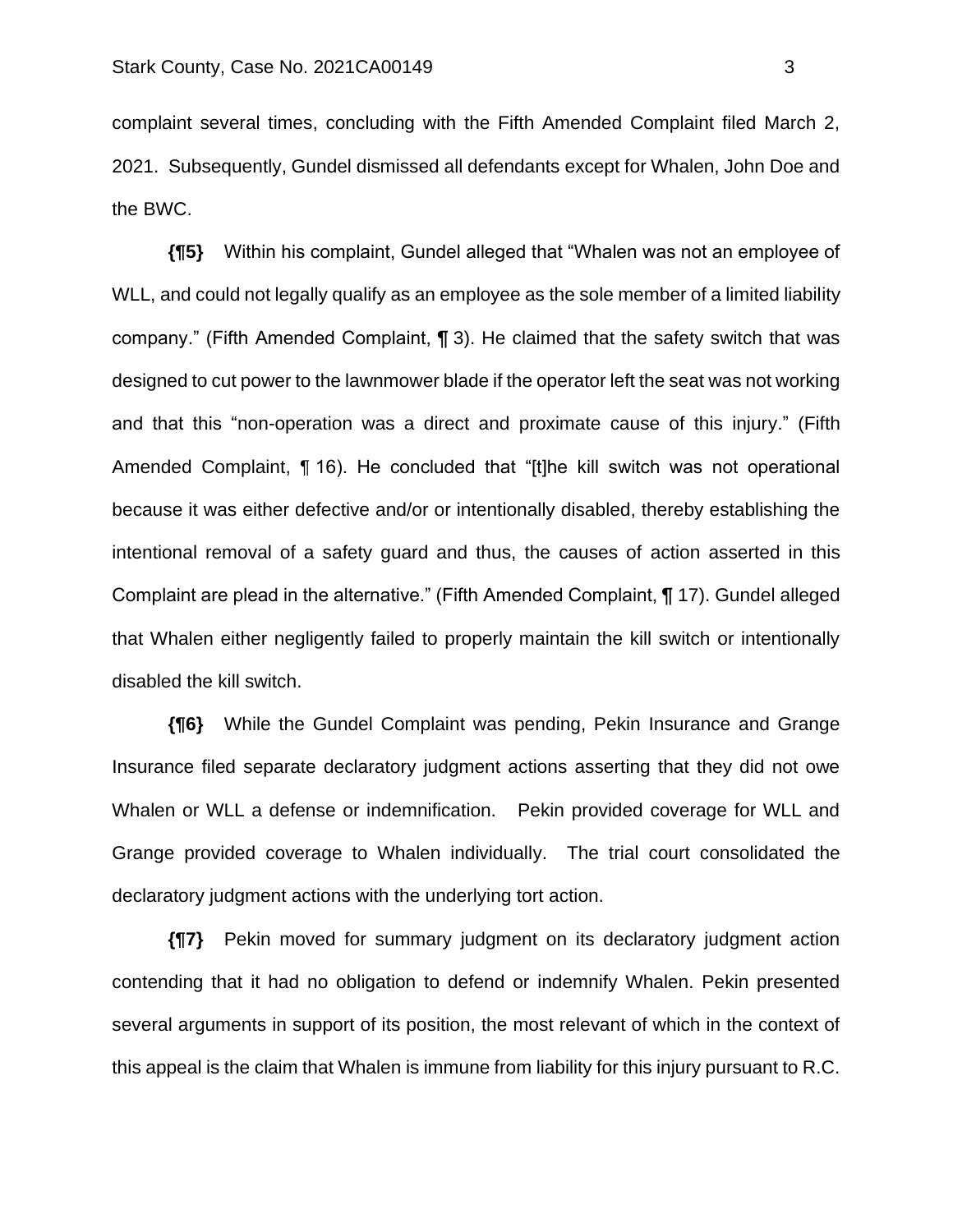1705.48(B) as a member of the LLC. In the alternative, Pekin argued that Whalen is immune because he was either the employer or a co-employee. (R.C. 4123.74 and 4123.741).

**{¶8}** Gundel responded by arguing that WLL was the employer and though Whalen was its sole member, he did not qualify as employer on the facts of this case. He further argued that Whalen was not an employee because he did not provide services under a contract of hire or was not bound by any contract of hire. Whalen did not work for wages, Gundel further asserted, but instead Whalen "voluntarily contributed sweat equity to the company to reduce expenditures and increase earnings available for distribution rather than working for direct compensation in the form of wages or salary." (Gundel Memorandum, Aug. 19, 2021 p. 13). He concluded by pointing out that Whalen stated that he did not consider himself an employee, did not believe he would be an employee and did not "take Workers' Comp and stuff like that out of my pay." *Id.* at p. 14.

**{¶9}** The trial court granted Pekin's motion for summary judgment, holding that Pekin was not required to defend or indemnify Whalen and finding that Gundel's argument was an attempt to persuade the trial court to ignore the statutory immunities provided to employers in the context of this case and create insurance coverage where none exists. The trial court rejected Gundel's arguments and concluded that Gundel ignored "the critical fact that Whalen was Gundel's employer at the time of the accident" and that "Whalen's conduct on behalf of Whalen Lawn, which allegedly caused Gundel's injuries, cannot expose Whalen to personal liability under R.C. 1705.48(B)." (Judgment Entry, Sept. 17, 2021, p.5). The trial court also found no duty to defend Whalen or indemnify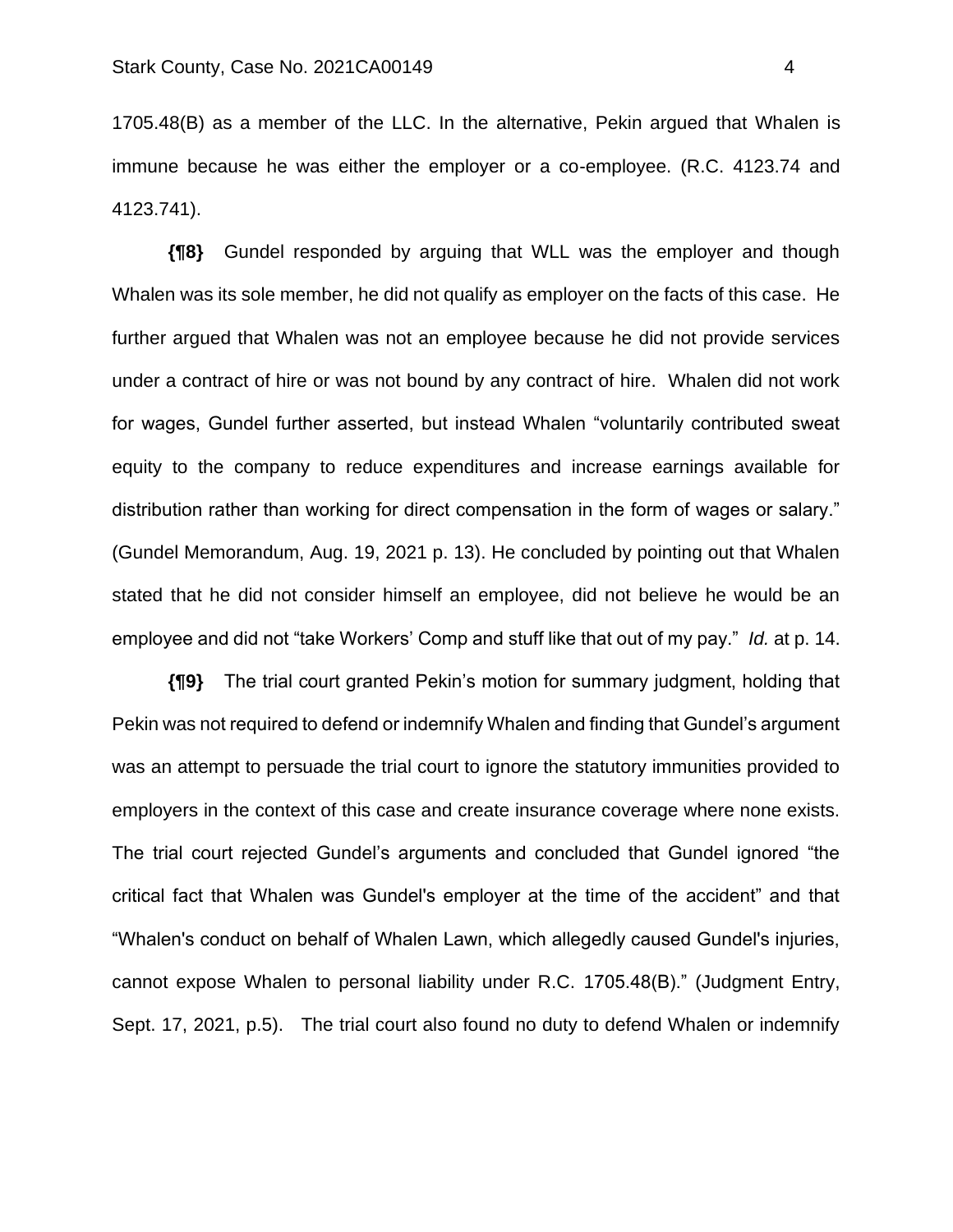him for the intentional tort claim as the Pekin policy did not provide coverage for intentional acts.

**{¶10}** Whalen moved for summary judgment on October 7, 2021 alleging that the trial court's finding that Whalen was Gundel's employer served as a bar to any recovery from Whalen and limited Gundel to recovering the workers' compensation benefits that he had been receiving. Whalen further contended that, because the trial court found that he was Gundel's employer and because the record contained no evidence of an intention to cause an injury or that Whalen knew that an injury was substantially certain, Whalen could not be held liable.

**{¶11}** Gundel reaffirmed his position regarding the liability of Whalen, but filed a stipulation in which all parties agreed that the trial court's rational underlying its decision to grant Pekin's motion, if applied without amendment to the Whalen motion, would warrant a decision in favor of Whalen and Grange and thus terminate the case. The trial court confirmed that it would not alter its decision and that "[t]he Court notes Gundel's reassertion of his arguments against immunity and exception to the Court's September 17, 2021 ruling, but adopts its prior ruling and finds Whalen is entitled to immunity under these statutory provisions. Thus, Whalen and Grange are entitled to summary judgment on Gundel's personal injury claims and the Bureau of Workers' Compensation's claim for subrogation, and Grange is entitled to summary judgment on coverage claims that are mooted by the Court's ruling on Gundel's claims." (Judgment Entry, Oct. 22, 2021, p. 2). The trial court dismissed the matter in its entirety and Gundel filed a notice of appeal with three assignments of error: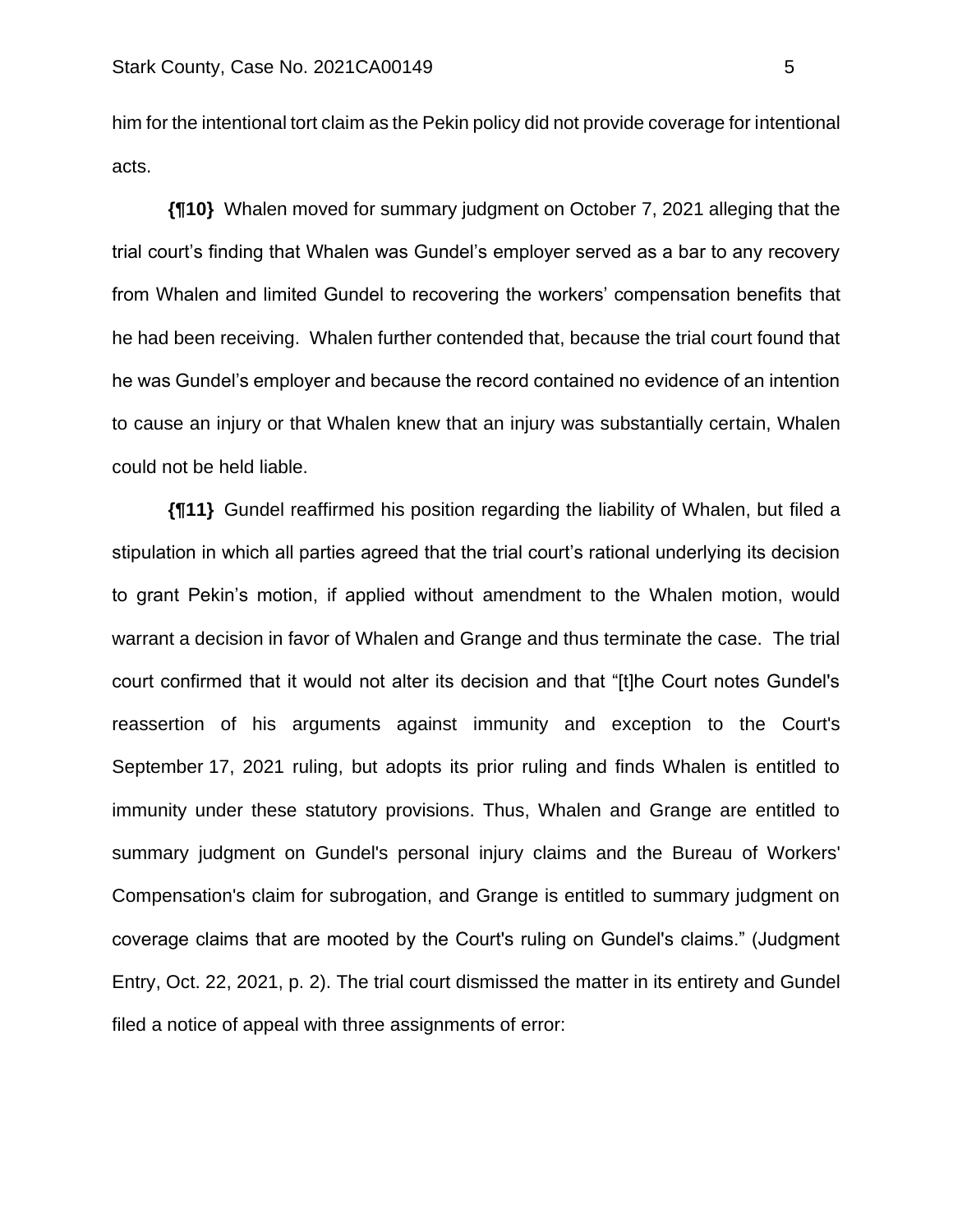**{¶12}** "I. THE TRIAL COURT ERRED IN GRANTING APPELLEES SUMMARY JUDGMENT AND DENYING APPELLANT PARTIAL SUMMARY JUDGMENT BECAUSE, CONTRARY TO THE COURT'S CONCLUSION, A LIMITED LIABILITY COMPANY INCORPORATED UNDER OHIO LAW IS A RECOGNIZED ENTITY DISTINCT AND SEPARATE FROM ITS MEMBERS, AND WHILE MEMBERS ARE NOT VICARIOUSLY LIABLE FOR THE COMPANY'S NEGLIGENCE UNDER OHIO REVISED CODE SECTION 1705.48, THEY ARE LIABLE FOR THEIR OWN TORTIOUS ACTS PERFORMED ON THE COMPANY'S BEHALF."

**{¶13}** "II. THE TRIAL COURT ERRED IN GRANTING APPELLEES SUMMARY JUDGMENT AND DENYING APPELLANT PARTIAL SUMMARY JUDGMENT BECAUSE, CONTRARY TO THE COURT'S CONCLUSION, A MEMBER OF A LIMITED LIABILITY COMPANY ACTING ON ITS BEHALF IS NOT SYNONYMOUS WITH THE COMPANY AND THUS NOT THE EMPLOYER OF THE COMPANY'S EMPLOYEES FOR PURPOSES OF OHIO REVISED CODE SECTION 4123.74, THE EXCLUSIVE REMEDY PROVISION OF OHIO'S WORKERS' COMPENSATION ACT."

**{¶14}** "III. ASSUMING THE TRIAL COURT DECIDED WHALEN WAS AN EMPLOYEE OF WLL ENTITLED TO THE PROTECTION OF OHIO REVISED CODE SECTION 4123.741, THE TRIAL COURT ERRED IN GRANTING SUMMARY JUDGMENT BECAUSE WLL DID NOT PAY WHALEN WAGES OR A SALARY FOR HIS SERVICES, DID NOT ISSUE WHALEN A W2, AND DID NOT LIST WHALEN AS AN EMPLOYEE TO AVOID PAYING ADDITIONAL PREMIUM WORKERS' COMPENSATION PREMIUMS ON HIS BEHALF, AND WHALEN DID NOT CONSIDER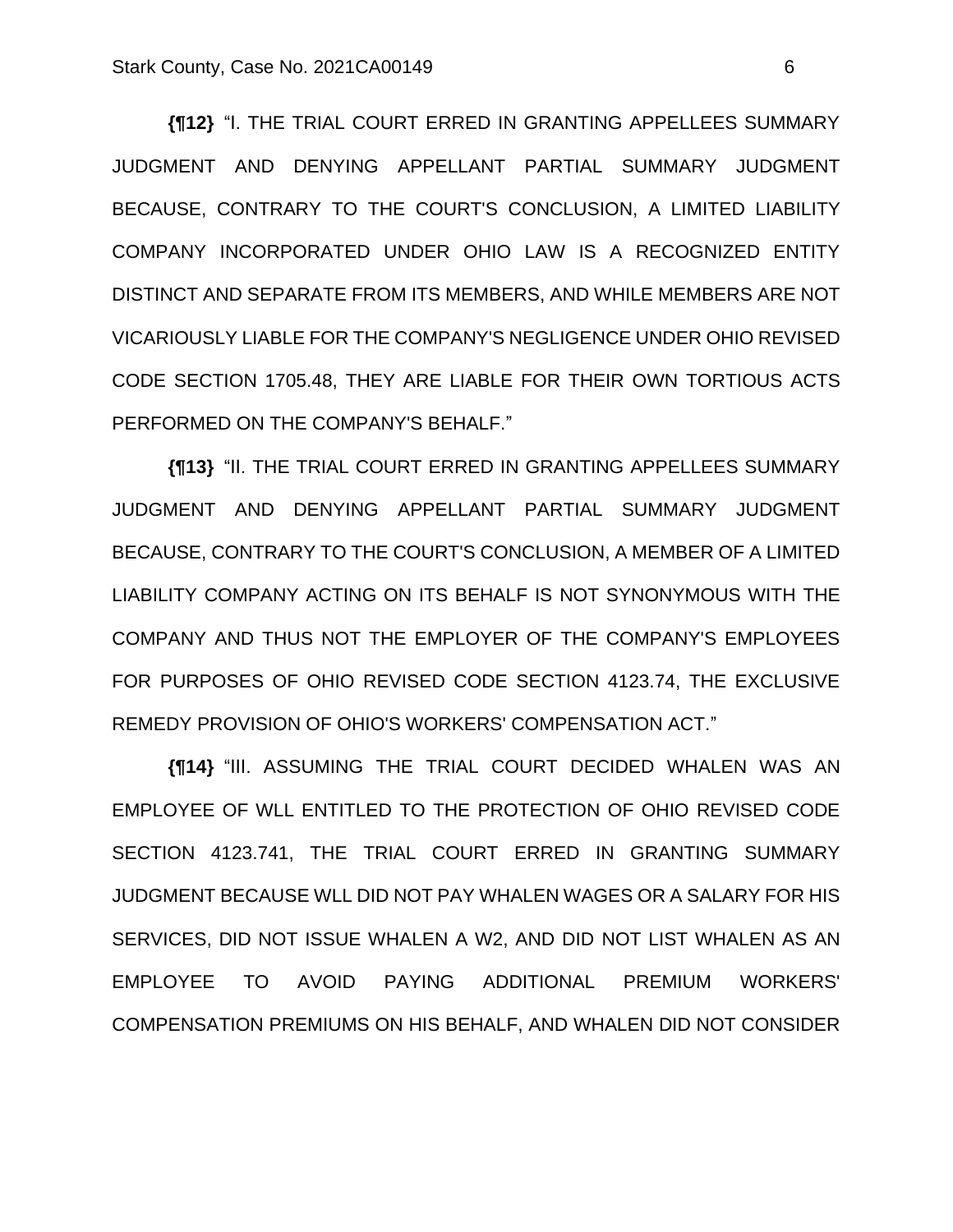HIMSELF AN EMPLOYEE BUT INSTEAD PROVIDED SERVICES IN HIS CAPACITY AS A MEMBER OF THE LIMITED LIABILITY COMPANY."

## **STANDARD OF REVIEW**

**{¶15}** This Court applies a de novo standard of review and reviews the evidence in the same manner as the trial court when reviewing a decision on summary judgment. *Smiddy v. Wedding Party, Inc., 30 Ohio* St.3d 35, 36, 506 N.E.2d 212 (1987). We will not give any deference to the trial court's decision. *Brown v. Scioto Cty. Bd. of Commrs*., 87 Ohio App.3d 704, 711, 622 N.E.2d 1153 (4th Dist.1993). Under Civ.R. 56, a trial court may grant summary judgment if it determines: (1) no genuine issues as to any material fact remain to be litigated; (2) the moving party is entitled to judgment as a matter of law; and (3) it appears from the evidence that reasonable minds can come to but one conclusion and viewing such evidence most strongly in favor of the party against whom the motion for summary judgment is made, that conclusion is adverse to that party. *Temple v. Wean United, Inc*., 50 Ohio St.2d 317, 327, 364 N.E.2d 267 (1977).

**{¶16}** The party seeking summary judgment bears the burden of demonstrating no issues of material fact exist for trial. *Celotex Corp. v. Catrett*, 477 U.S. 317, 330, 106 S.Ct. 2548, 91 L.Ed.2d 265 (1986). In *Dresher v. Burt,* 75 Ohio St.3d 280, 293, 662 N.E.2d 264 (1996), the Ohio Supreme Court set forth the applicable summary judgment standard:

[A] party seeking summary judgment, on the grounds that the nonmoving party cannot prove its case, bears the initial burden of informing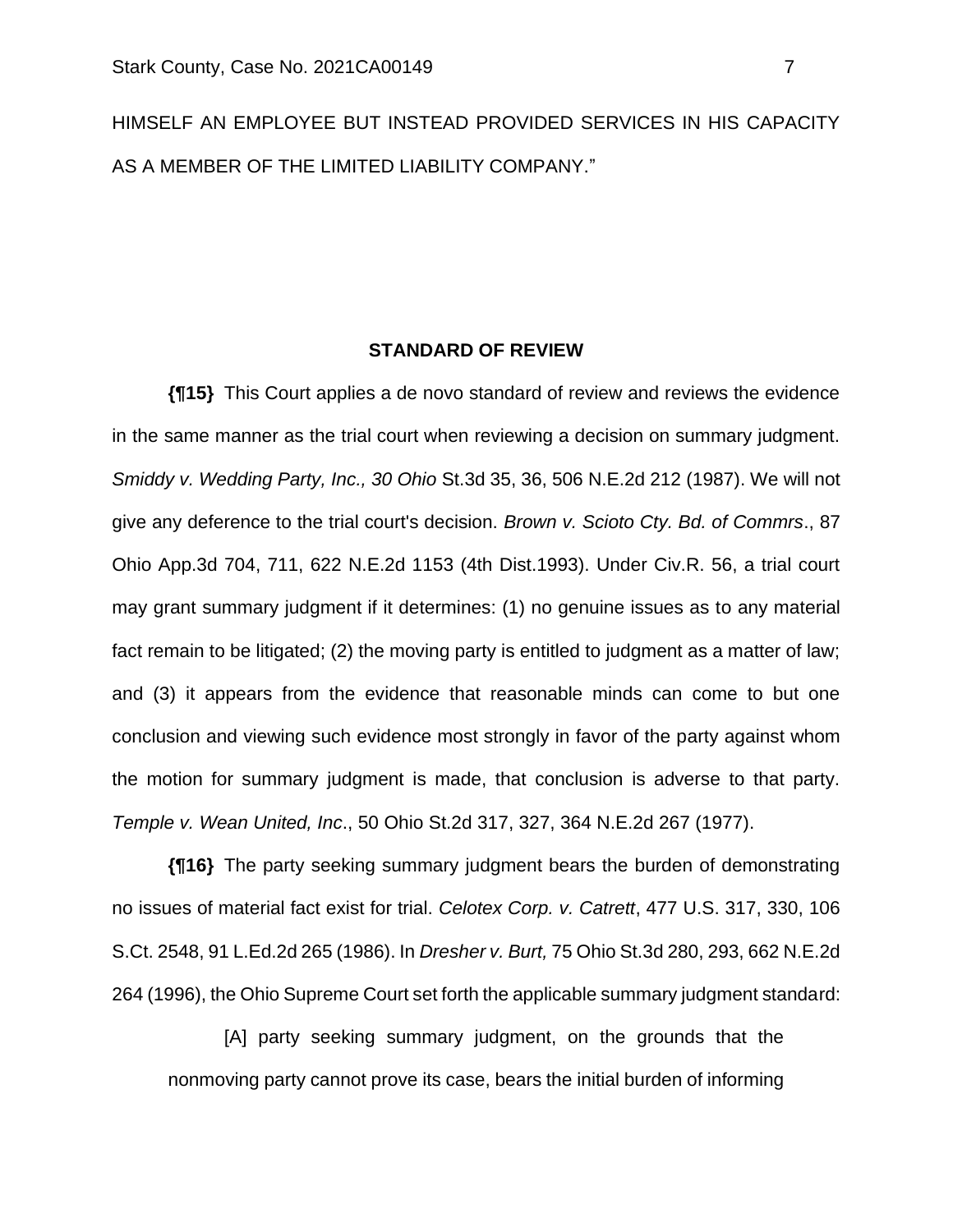the trial court of the basis for the motion, and identifying those portions of the record that demonstrate the absence of a genuine issue of material fact on the essential element(s) of the nonmoving party's claims. The moving party cannot discharge its initial burden under Civ.R. 56 simply by making a conclusory assertion that the nonmoving party has no evidence to prove its case. Rather, the moving party must be able to specifically point to some evidence of the type listed in Civ.R. 56(C) which affirmatively demonstrates that the nonmoving party has no evidence to support the nonmoving party's claims. If the moving party fails to satisfy its initial burden, the motion for summary judgment must be denied. However, if the moving party has satisfied its initial burden, the nonmoving part then has a reciprocal burden outlined in Civ.R. 56(C) to set forth specific facts showing that there is a genuine issue for trial and, if the nonmovant does not so respond, summary judgment, if appropriate, shall be entered against the nonmoving party.

(Emphasis sic.)

**{¶17}** Considering the requirements imposed upon this court by precedent and the Ohio Civil Rules, the content of the trial court's entry has little influence. While the decision of the trial court must contain the basic requirements, our review is focused upon the record and not the written decision of the trial court. *Deutsche Bank Natl. Tr. Co. for Ocwen Real Estate Asset Liquidating Tr. 2007-1, Asset Backed Notes, Series 2007-1 v. Mallonn*, 5th Dist. No. 2017CA00132, 2018-Ohio-1363, 110 N.E.3d 765, ¶¶ 21-22.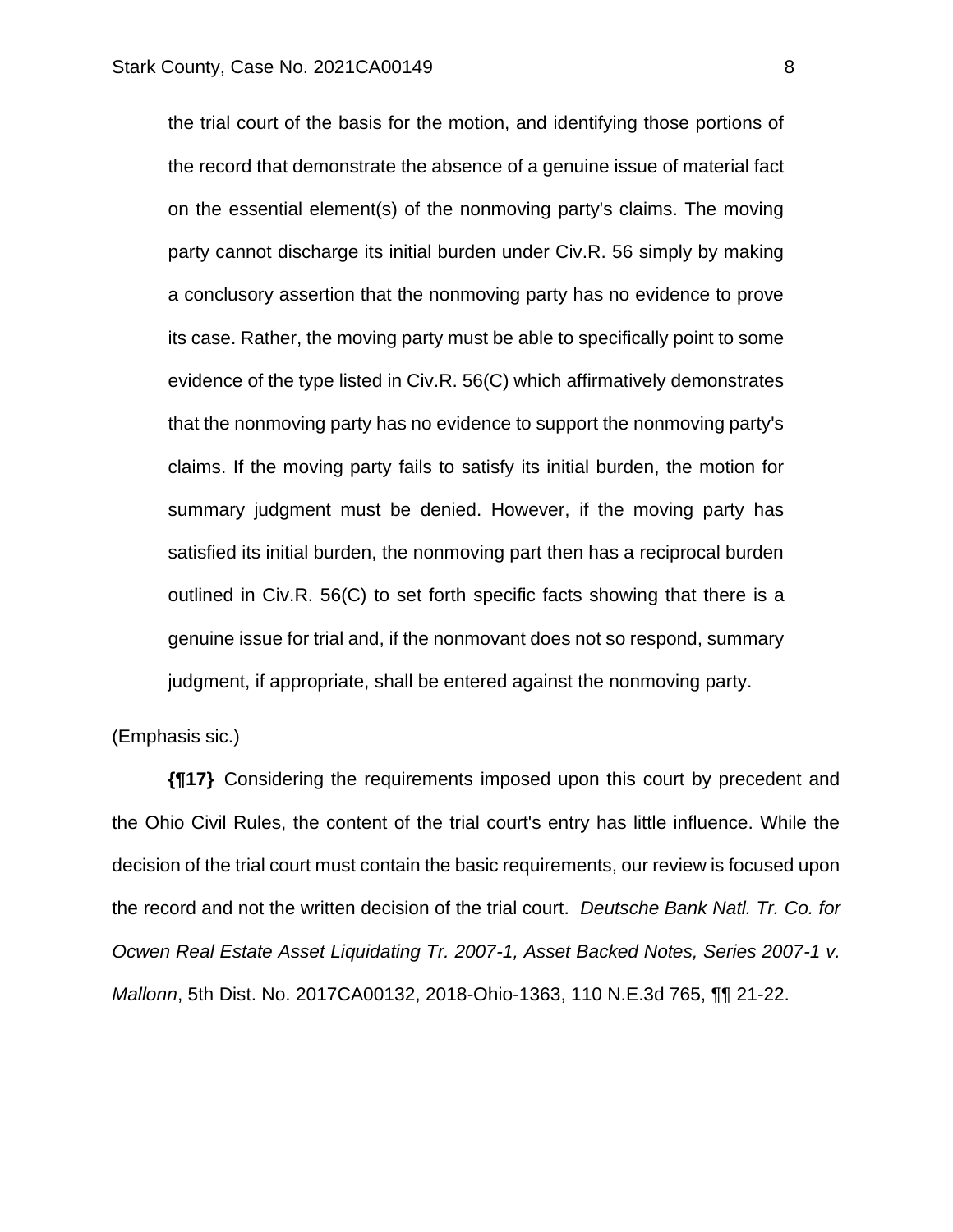**{¶18}** Finally, the record on summary judgment must be viewed in the light most favorable to the party opposing the motion. (Citation omitted.) *Williams v. First United Church of Christ*, 37 Ohio St.2d 150, 151, 309 N.E.2d 924 (1974).

**{¶19}** Gundel concludes his argument for the first assignment of error by claiming that his complaint "\* \* \* states a claim against Whalen based upon his own tortious conduct, not solely on Whalen's status as a member of WLL<sup>\*</sup> \*\*." (Appellant's Brief, p. 13). This comment suggests Gundel views this matter as a dismissal for failure to state a claim for which relief may be granted and thus would be subject to a different standard of review. To the extent that Gundel is presenting that argument, we reject it and apply the standard of review for summary judgment.

## **ANALYSIS**

**{¶20}** Gundel submitted three assignments of error all of which focus on the characterization of Whalen as an employer of Gundel and a member or employee of WLL. Pekin argued that Whalen was not only a member, but also an employer and employee in the context of the allegations of the complaint. The trial court agreed that Whalen was the employer of Gundel entitled to immunity under R.C. 4123.74. Gundel contends that Whalen is neither employee nor employer, but is merely a member of WLL that may be held liable for any action that resulted in his injury.

**{¶21}** In his first assignment of error, Gundel asserts that the trial court erred by not finding "a limited liability company incorporated under Ohio law is a recognized entity distinct and separate from its members, and while members are not vicariously liable for the company's negligence under Ohio Revised Code Section 1705.48, they are liable for their own tortious acts performed on the company's behalf." In his second assignment of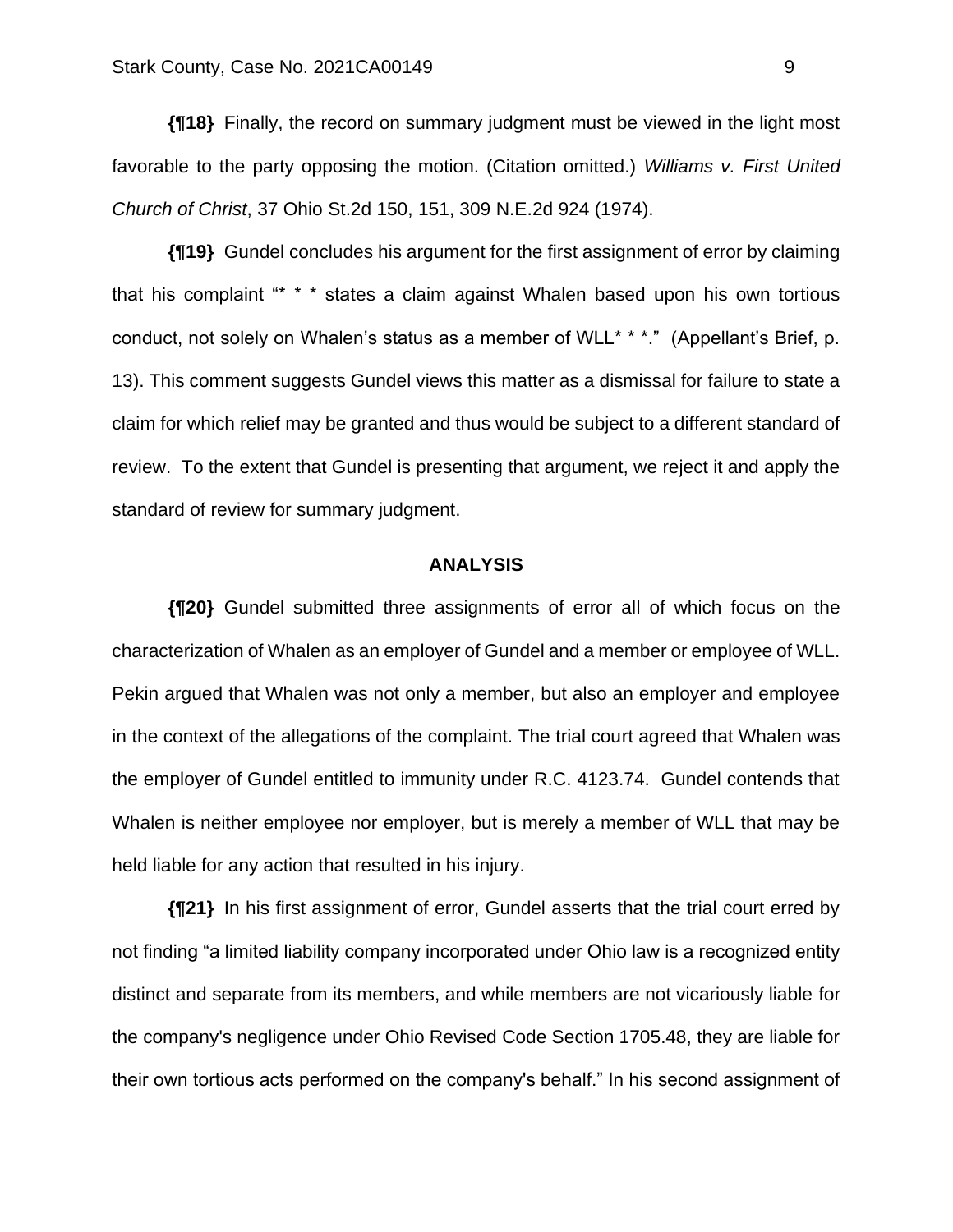error, Gundel claims that "a member of a limited liability company acting on its behalf is not synonymous with the company and thus not the employer of the company's employees for purposes of Ohio Revised Code Section 4123.74, the exclusive remedy provision of Ohio's Workers' Compensation Act." Because these alleged errors are closely related, we will address them simultaneously.

**{¶22}** WLL is a properly organized limited liability company and "[u]nder Ohio law, as elsewhere, an LLC is neither a corporation nor a partnership, as those concepts are commonly understood. Instead, an LLC is a hybrid in that it is a form of legal entity that has attributes of both a corporation and a partnership but is not formally characterized as either one." *In re ICLNDS Notes Acquisition, L.L.C*. (Bankr. N.D. Ohio 2001), 259 B.R. 289, 292. Pursuant to R.C. 1705.48(B), "[n]either the members of the limited liability company nor any managers of the limited liability company are personally liable to satisfy any judgment, decree, or order of a court for, or are personally liable to satisfy in any other manner, a debt, obligation, or liability of the company solely by reason of being a member or manager of the limited liability company." *Sliman's Printing, Inc. v. Velo Internatl.*, Stark App. No. 2004CA00095, 2005-Ohio-173, 2005 WL 100963, ¶ 13.

**{¶23}** A limited liability company is a separate legal entity and "\* \* \* a separate entity from its members \* \* \*." R.C. 1706.04(A). *See also Cleveland Bar Assn. v. Pearlman*, 106 Ohio St.3d 136, 2005-Ohio-4107, 832 N.E.2d 1193 ¶ 8 *Bridge Health Care Partners, LLC v. LTAH Real Estate Holdings, LLC*, 7th Dist. Jefferson No. 21 JE 0010, 2022-Ohio-1053, ¶ 45.

**{¶24}** The trial court decided that the facts warranted disregarding the distinction between WLL and Whalen, its sole member, because "\* \* \* Whalen made the day-to-day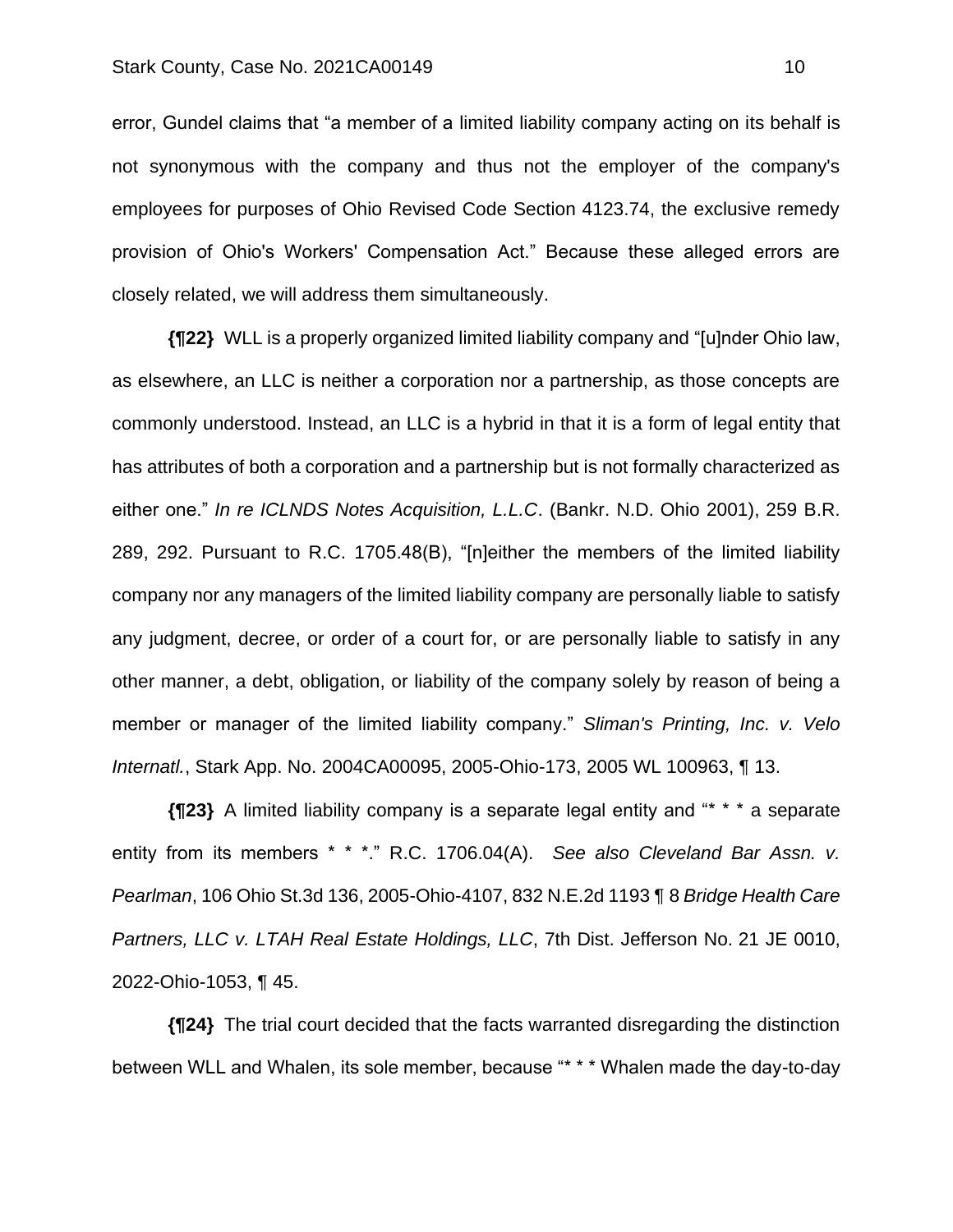decisions for Whalen Lawn. (Whalen Depo. at 35:11-14). He made the business decisions, hired and fired employees, controlled the funding, repaired equipment and handled customer relations problems." (Judgment Entry, Sept. 17, 2021, p. 4). The trial court further found that "The Court is not willing to go astray and state that single member LLC owners are not really "employers", and that although they would have to pay for workers' compensation insurance and other payments to the State of Ohio for their employees, they would not receive any of the corresponding benefits and immunities." *Id.* at 5.

**{¶25}** While we do not disagree with the facts listed by the trial court, we cannot approve its conclusion. WLL is a single member limited liability company, yet it is recognized as a separate legal entity that acts through its members. See *Zimmerman v. Eagle Mtg. Corp.,* 110 Ohio App.3d 762, 771, 675 N.E.2d 480 (2d Dist. 1996); *Marion v. Cendol*, 3rd Dist. Marion No. 9-12-59, 2013-Ohio-3197, ¶ 17. The trial court disregarded this entity and found that Whalen and WLL were indistinguishable in the context of determining the identity of the employer of Gundel. While we agree that the Revised Code offers a great deal of flexibility for a small business, neither the trial court nor the parties have cited any authority that would permit a member of an LLC to disregard its status for the convenience of that member.

**{¶26}** The trial court's conclusion that Whalen was the employer of Gundel in this case was error as it was based upon an unwarranted disregard of the legal entity WLL. WLL is a discrete legal entity, separate from its sole member, Whalen. And Whalen may be held responsible for his own tortious acts. *Gator Dev. Corp. v. VHH, Ltd.,* 1st Dist. Hamilton No. C-080193, 2009-Ohio-1802, ¶¶ 38-39. Gundel's first and second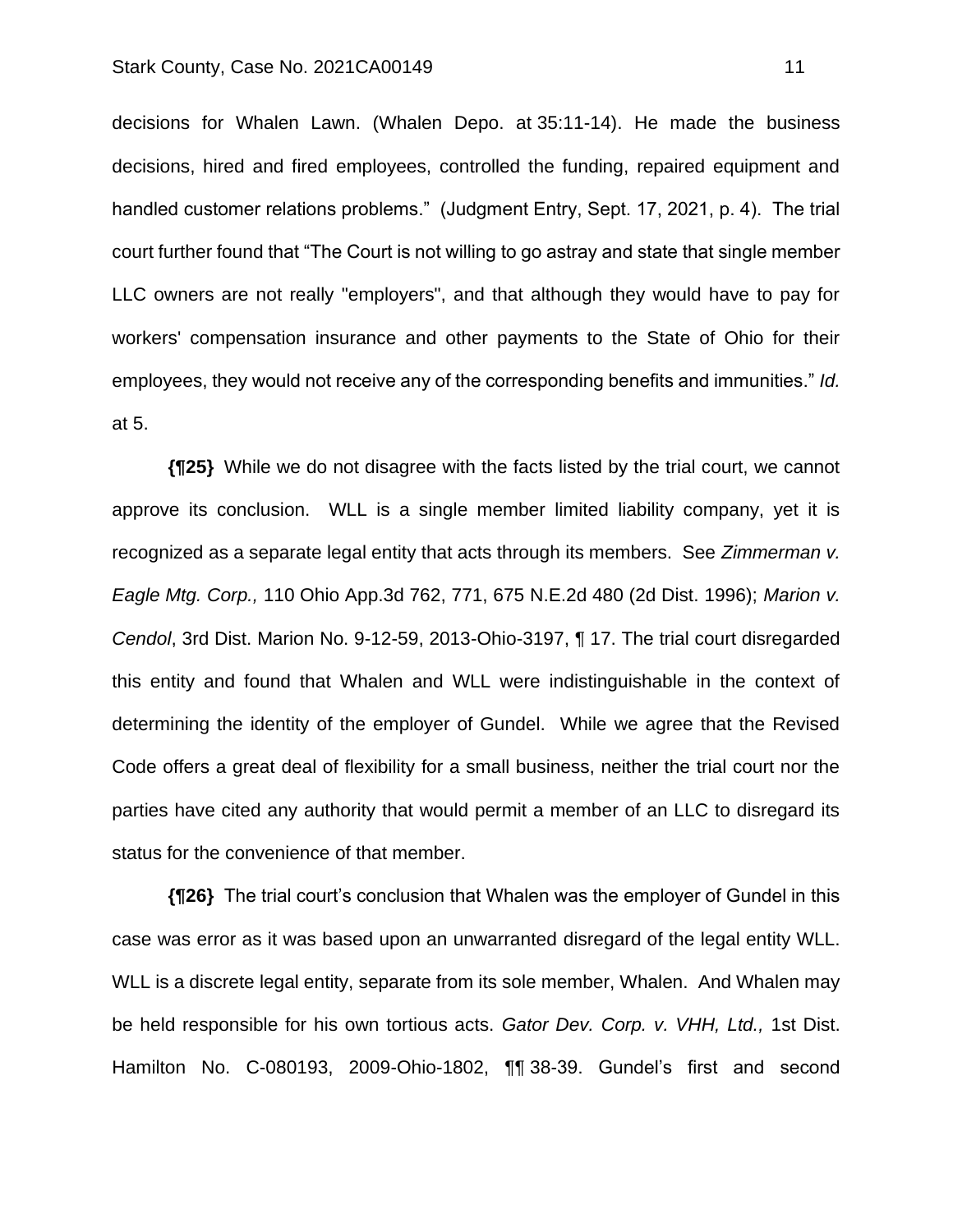assignments of error are well taken, but not dispositive of this appeal. We find the resolution of this appeal in the third assignment of error in which Gundel attacks Whalen status as a fellow employee.

**{¶27}** In his third assignment of error, Gundel argues that Whalen was not an employee of WLL and was not entitled to the immunity provided by R.C. 4123.741. Gundel acknowledges that the trial court did not address this issue, but makes the argument in recognition of this court's de novo standard of review and the rule that "[i]f the defendant was entitled to judgment at the conclusion of the plaintiff's case, the fact that the trial court based its conclusion upon an erroneous reason is unimportant. By repeated decisions of this court it is the definitely established law of this state that where the judgment is correct, a reviewing court is not authorized to reverse such judgment merely because erroneous reasons were assigned as the basis thereof." *Agricultural Ins. Co. v. Constantine*, 144 Ohio St. 275, 284, 58 N.E.2d 658, 663 (1944).

**{¶28}** Pekin argued in the case below that Whalen was a fellow employee and was entitled to immunity pursuant to the terms of R.C. 4123.741. (Motion for Summary Judgment, July 21, 2021, p.16; Combined Reply and Brief in Opposition, Aug, 24, 2021, p. 3). Gundel alleged in his Fifth Amended Complaint that "Whalen was not an employee of WLL, and could not legally qualify as an employee as the sole member of a limited liability company. (Fifth Amended Complaint, March 2, 2021, ¶ 3). In his brief, he takes the position that "[t]he sole managing member of a limited liability company is only an employee of the company and entitled to the protection of Ohio Revised Code Section 4123.741 if, under the totality of the circumstances, a jury could reasonably find the member satisfied the common law definition of an employee." (Appellant's brief, p. xii).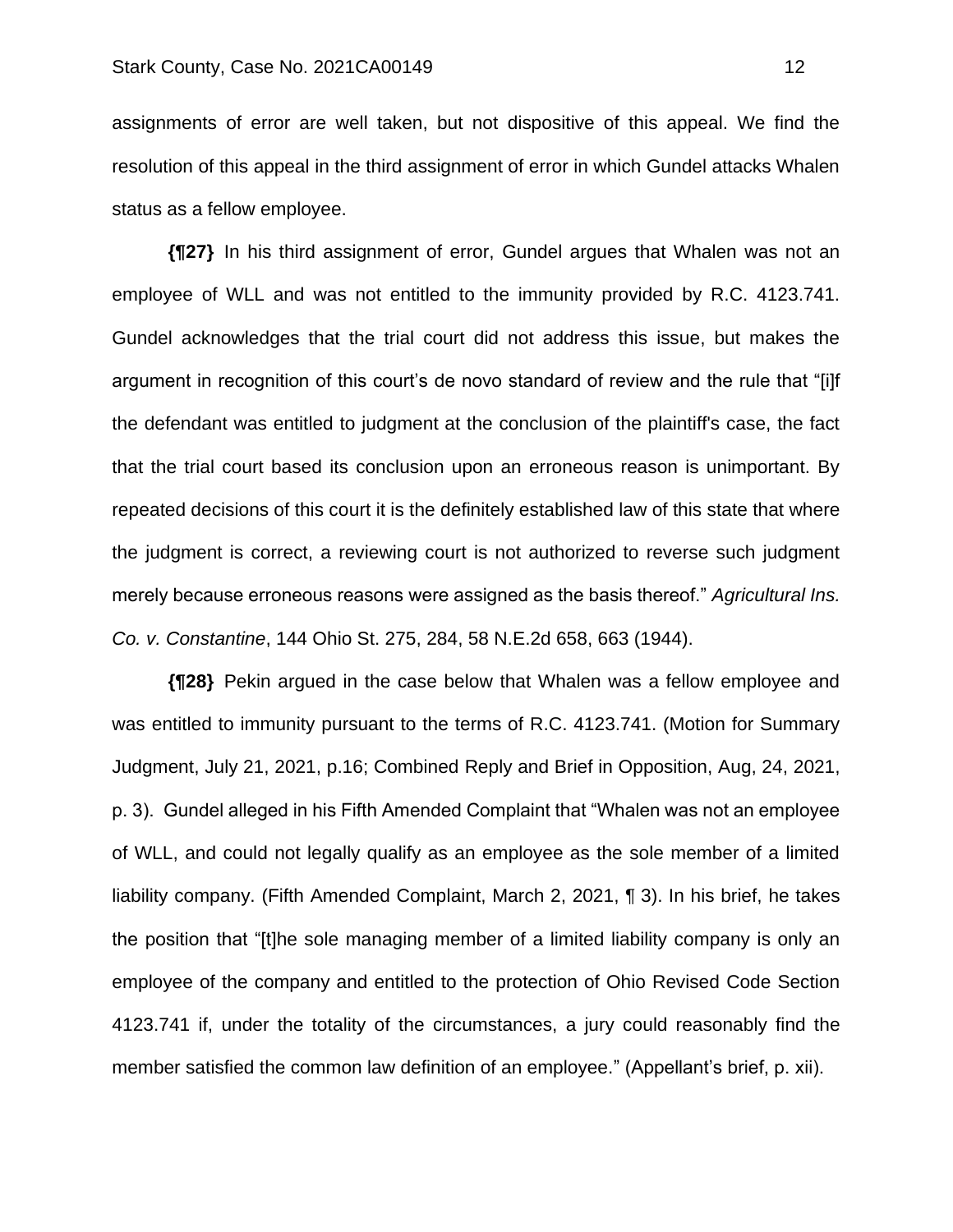**{¶29}** Gundel cites no Revised Code section or caselaw to support his contentions that Whalen could not "legally qualify as an employee" or that he must satisfy the "common law definition of an employee" in the context of this case. He acknowledges that the Revised Code provides a definition of employee for purposes of Chapter 4123 but offers no analysis of the language of that section of the Code. Instead, Gundel offers alternative bases in support of his contention that Whalen cannot be an employee, none of which are sanctioned by the legislative definition.

**{¶30}** Gundel includes the entirety of R.C. 4123.01(A)(1)(b) within his brief then disregards its terms and fashions a definition of employee more suitable for his purposes. Gundel contends that Whalen is not an employee in the context of this appeal because he omitted himself from the list of WLL's employees submitted to the Ohio Bureau of Workers' Compensation to avoid paying additional premiums, did not take a salary and that WLL did not exert control over Whalen. While these factors can play a role in determining the status of employees in other circumstances, in the case before us we are bound to apply the definition provided by the legislature in R.C. 4123.01 and the elements cited by Gundel are not part of that definition.

**{¶31}** The relevant portion of R.C. 4123.01(A)(1)(b) defines employee as:

Every person in the service of any person, firm, or private corporation, including any public-service corporation, that (i) employs one or more persons regularly in the same business or in or about the same establishment under any contract of hire, express or implied, oral or written, including aliens and minors \* \* \*.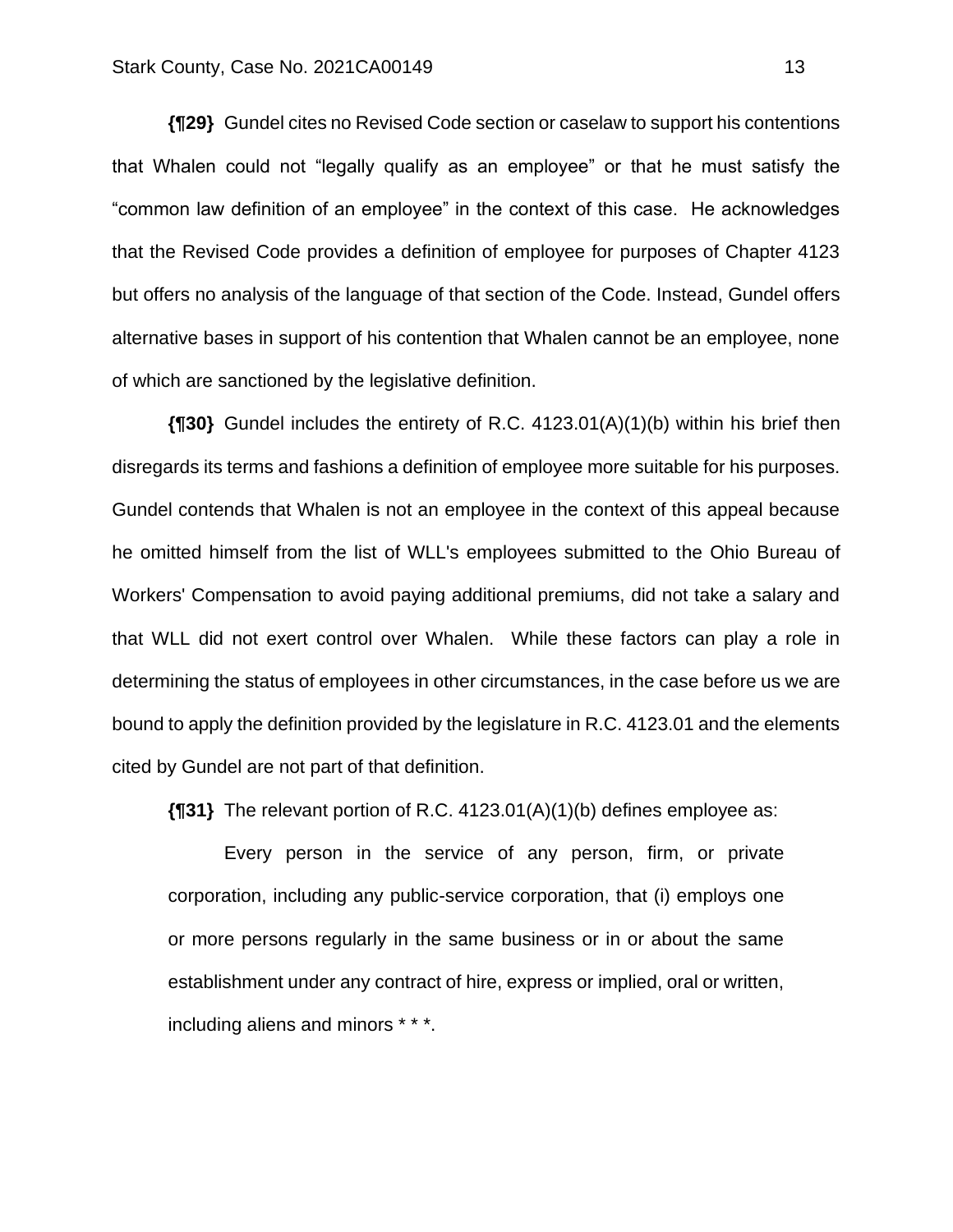**{¶32}** This definition does not require evidence that the person was paid a salary, was covered under a workers' compensation policy, nor does it require analysis of the degree of control exercised by the employer and we are without authority to add such terms. We find that in the context of Chapter 4123 of the Ohio Revised Code, the breadth of this definition is consistent with the goal of the legislature and the stated purpose of the Ohio Constitution and the Revised Code: "Employees obtained a certain and speedy recovery for their injuries, in exchange for which they sacrificed their right to bring common law actions against employers and fellow employees; \* \* \* ." *Adams v. K-Mart Corp*., 2nd Dist. Greene No. 98CA75, 1999 WL 49146, \*3.

**{¶33}** Whalen was "in the service of WLL" as he was responsible for maintenance of the equipment used by other employees, including Gundel, to provide the lawn care and landscaping services offered by WLL. He also mowed lawns when the press of business and inclement weather put WLL behind schedule. WLL employed others, the number of which varying by the season, regularly in the same business. Whalen is, for purposes of R.C. 4123.741, an employee against whom Gundel may not pursue a claim for an injury caused in the course of his employment.

**{¶34}** We also find that the record does not present a genuine issue of material fact regarding whether Whalen committed an intentional tort causing injury to Gundel. Revised Code 4123.741 does not immunize fellow employees from civil liability for intentional torts. *Hunt v. Alderman,* 9th Dist. No. 27416, 2015-Ohio-4667, 50 N.E.3d 253, ¶ 15, but proof of a co-employee's liability for an intentional tort "is a difficult standard to meet" and requires evidence of "(1) knowledge by the co-employee of the existence of a dangerous process, procedure, instrumentality, or condition within its business operation;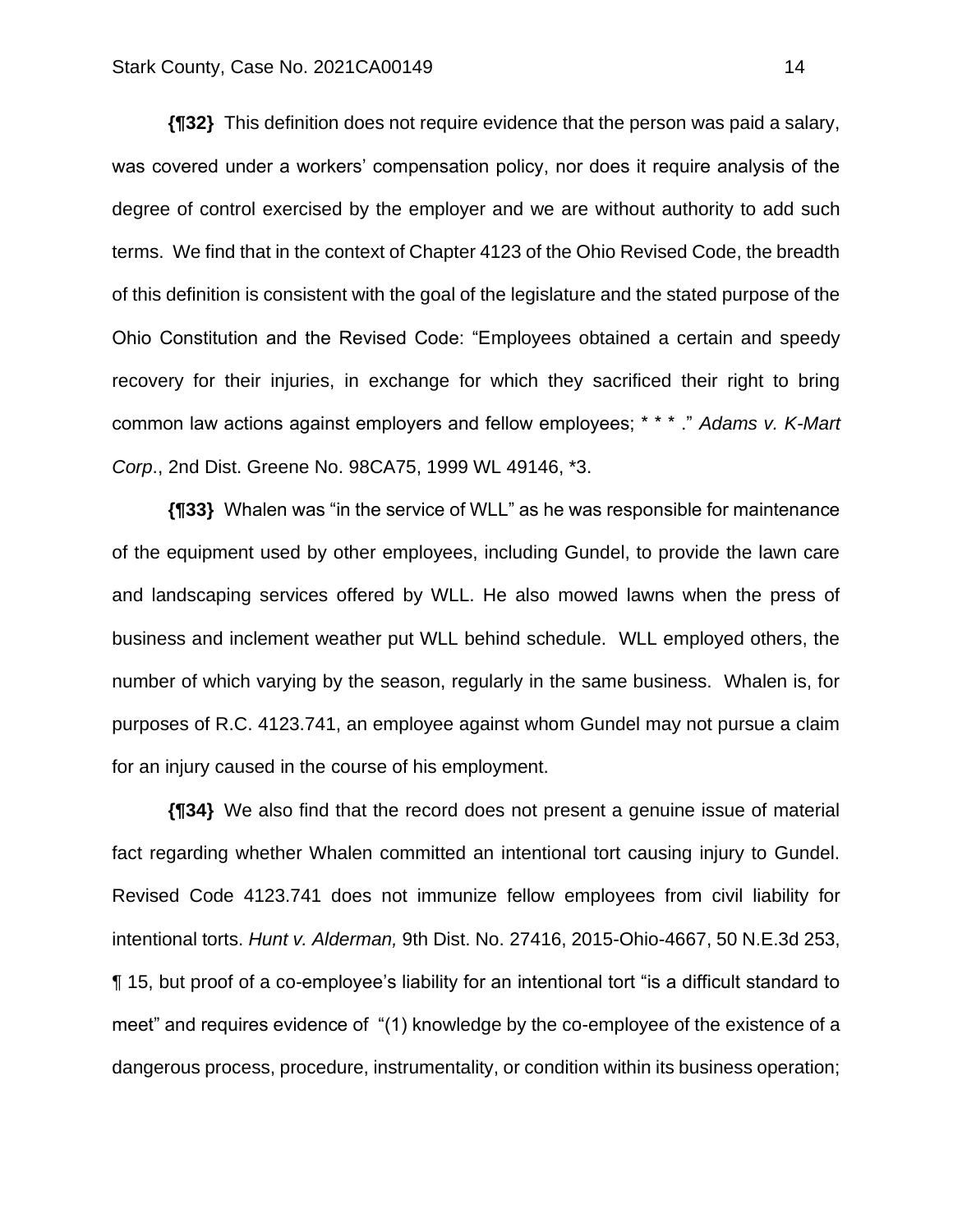(2) knowledge by the co-employee that if the employee is subjected by his employment to such dangerous process, procedure, instrumentality, or condition, then harm to the employee will be a substantial certainty; and (3) that the co-employee, under such circumstances, and with such knowledge, did act to require the employee to continue to perform the dangerous task." *Head v. Reilly Painting & Contracting, Inc*., 8th Dist. No. 101718, 2015-Ohio-688, 28 N.E.3d 126, ¶¶ 16-19. Gundel has not directed us to evidence in the record that would support these elements and our review of the record leads us to conclude that Gundel has failed to create a genuine issue of material fact regarding whether Whalen committed an intentional tort.

**{¶35}** The record contains no support for a conclusion that Whalen knew or should have known that an injury was substantially certain to occur. The Supreme Court of Ohio described the application of substantial certainty in the context of an intentional tort in *Fyffe v. Jeno's, Inc*., 59 Ohio St.3d 115, 570 N.E.2d 1108, 1110 (1991) and while *Fyffe* addressed the liability of the employer, we find that the same analysis is applicable to the allegation of a fellow employee intentional tort:

To establish an intentional tort of an employer, proof beyond that required to prove negligence and beyond that to prove recklessness must be established. Where the employer acts despite his knowledge of some risk, his conduct may be negligence. As the probability increases that particular consequences may follow, then the employer's conduct may be characterized as recklessness. As the probability that the consequences will follow further increases, and the employer knows that injuries to employees are certain or substantially certain to result from the process,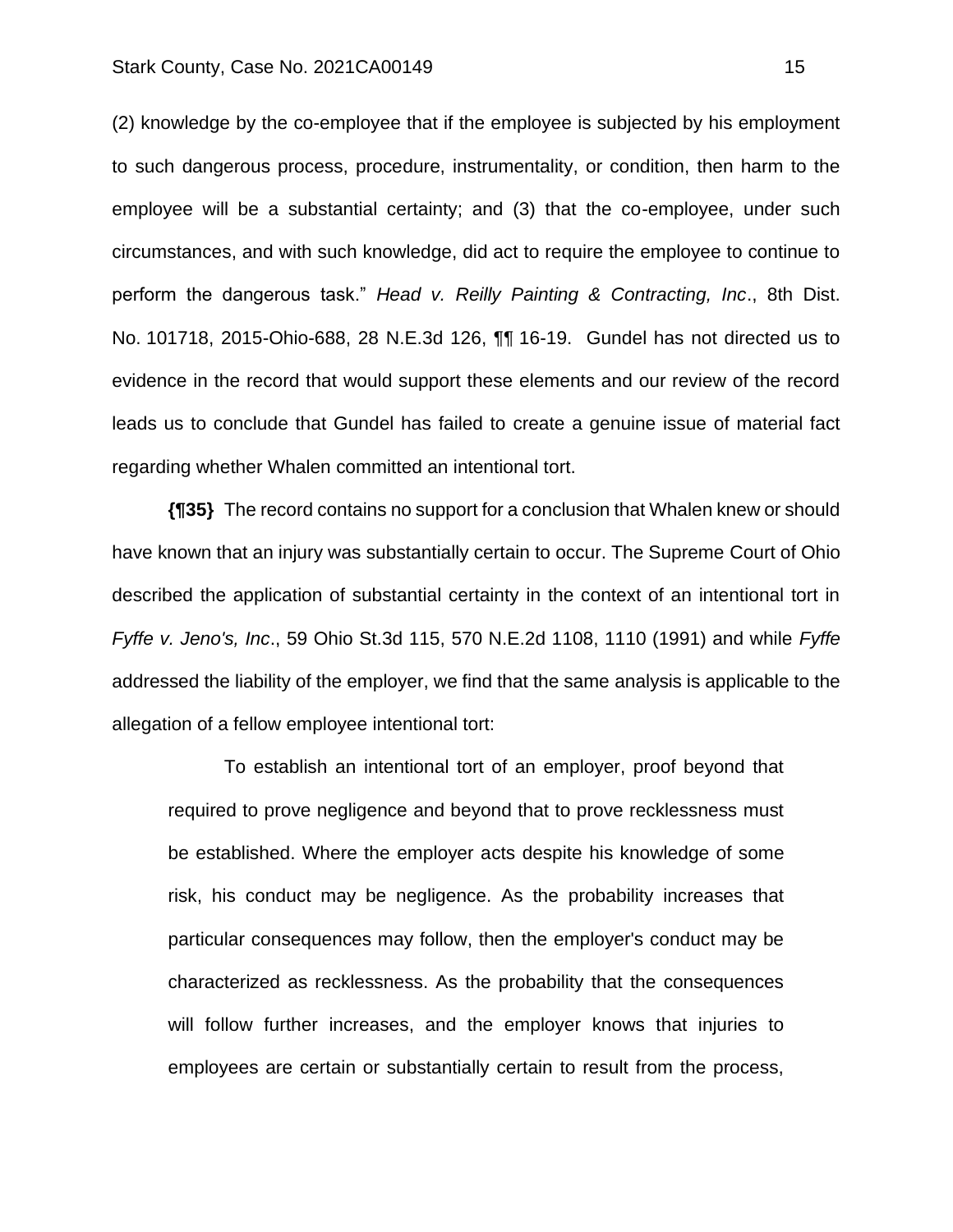procedure or condition and he still proceeds, he is treated by the law as if he had in fact desired to produce the result. However, the mere knowledge and appreciation of a risk—something short of substantial certainty—is not intent.

**{¶36}** Gundel testified that Whalen disabled the kill switch in 2018 and Gundel began using the mower while the switch was disabled, so Whalen was aware of those facts and any risk that might be associated with operation of the mower without an active kill switch. Gundel has failed to direct us to evidence that his injury was substantially certain to occur as a result of Whalen's actions. Gundel knew that the switch was disabled. He stated that he was present when Whalen disabled it and he used the mower after the switch was disabled during the 2018 season and again in 2019. He knew that the engine would continue to run when he stepped off the mower. Gundel knew that he could turn off the mower or disengaged the power to the blade by using the PTO before he dismounted, but chose not to do so out of "complacency." (Gundel Deposition, p. 40, lines 13-16). Gundel's knowledge of the disabled switch, his knowledge of the alternatives to relying on the switch and his use of the mower during the 2018 mowing season demonstrate that an injury was neither certain nor substantially certain to occur as the result of the disabling of the kill switch. The facts described by Gundel do not support a conclusion that Whalen intended Gundel's injury.

**{¶37}** Construing the facts most favorably to Gundel, we must find that he has failed to provide evidence that would create a genuine issue of material fact regarding Whalen's intent to cause injury, the second element of *Head, supra.*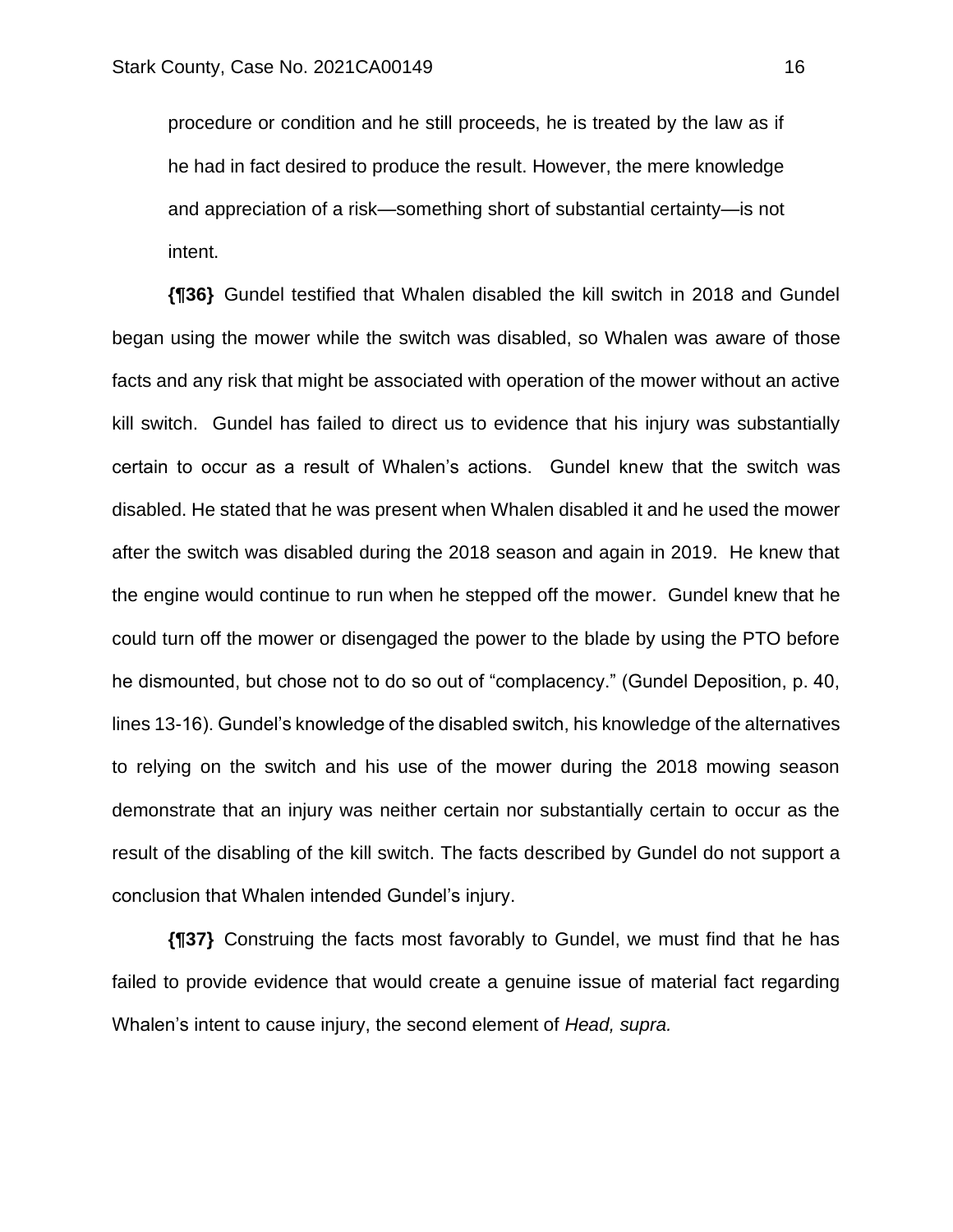**{¶38}** Our analysis of the third element described in *Head, supra*, that Whalen had knowledge of the risk yet did act to require Gundel to continue to perform the dangerous task, is complicated by the status of Whalen in the context of a single member limited liability company. He served both as a member and an employee of WLL, so our review must consider what role he is fulfilling before we can reach a conclusion. In the case before us, we find that the final element of the analysis is not satisfied because Whalen, in his capacity as employee, had no authority to compel Gundel to continue to use the mower. Whalen's power to direct employees to use the equipment arises from his status as a member of WLL acting as the employer. While the employer had the authority to order an employee to use the equipment, we are not analyzing the actions of the employer, but that of an employee. Whalen, as employee, had no duty or ability to direct the actions of Gundel in the course of his employment. Any command from Whalen to Gundel was completed by Gundel's employer and not a co-employee and our analysis is restricted to the liability of the fellow employee as the employer, WLL was dismissed from Gundel's complaint. For those reasons, the facts cannot support a conclusion that Whalen acted to require Gundel to continue to use the mower with the disabled kill switch.

**{¶39}** Gundel has conceded that he is aware of no evidence that Whalen intended that he suffer an injury and the record lacks evidence that an injury was certain or substantially certain to occur. We find that Gundel has failed to describe a genuine issue of material fact regarding whether Whalen committed an intentional tort that cause his injury.

**{¶40}** We also find that Whalen was an employee of WLL in the context of this case entitled to the immunity provided by R.C. 4123.741 and, to the extent that Gundel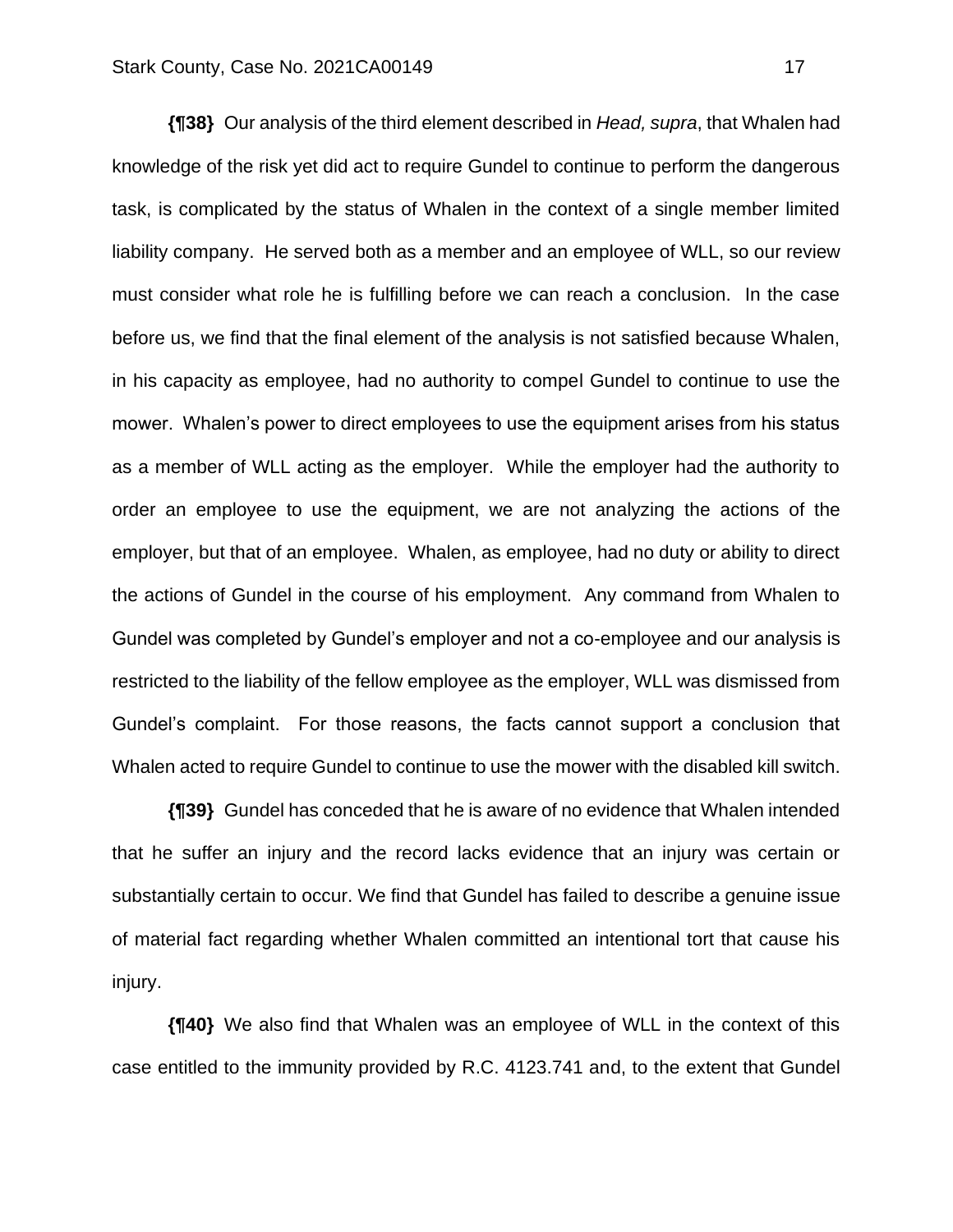contends he committed an intentional tort, we find the record devoid of sufficient evidence

to create a genuine issue of material fact on that issue.

**{¶41}** Gundel's third assignment of error is denied.